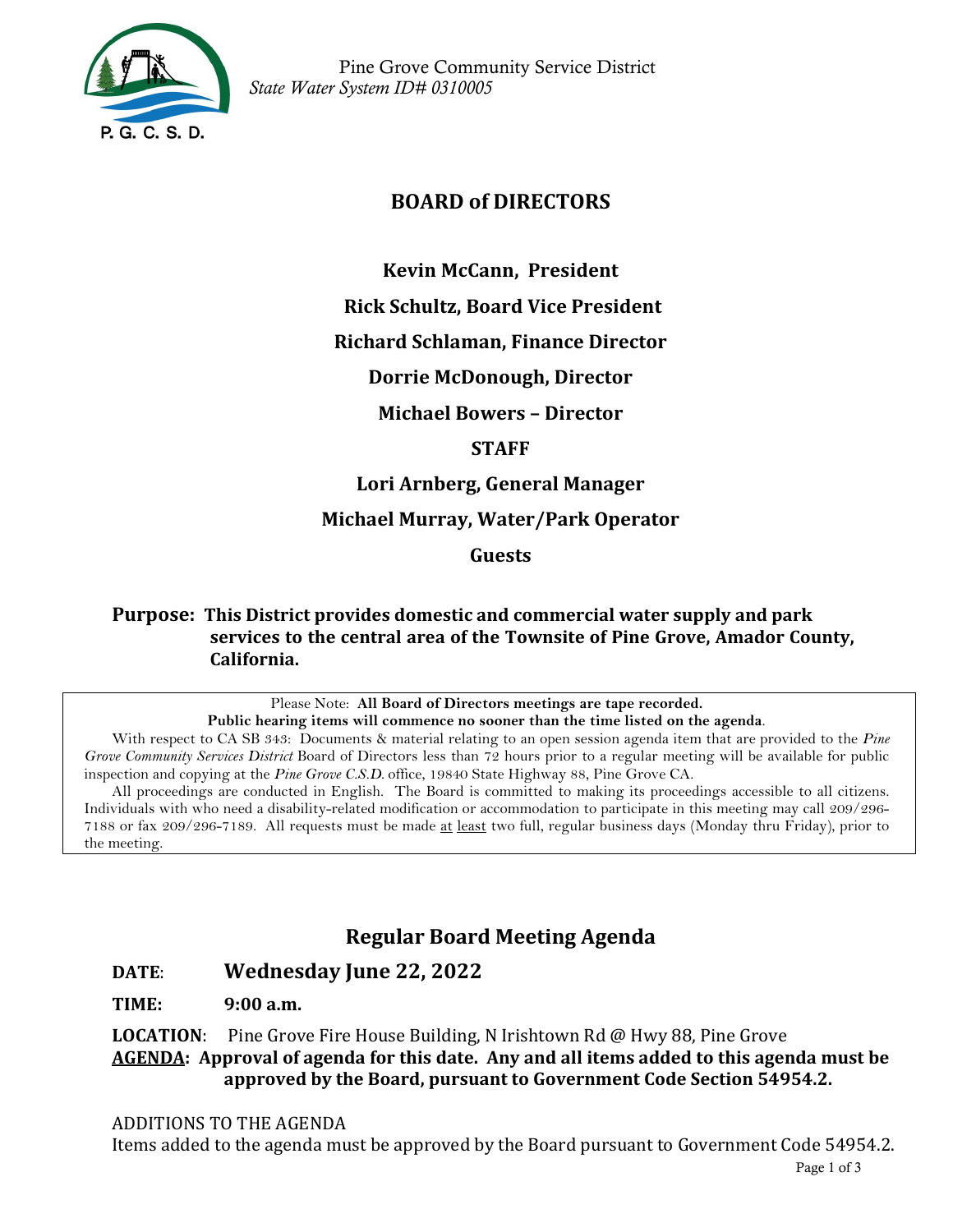

PUBLIC COMMENT FOR MATTERS NOT ON THE AGENDA: Discussion items only, no action to be taken. Any person may address the Board at this time upon any subject within the jurisdiction of the *Pine Grove Community Services District*; however, matters that require action will be referred to staff and/or Committee for recommendation of possible action at a subsequent Board meeting. At the discretion of the Board, a time limit may be imposed.

### **CORRESPONDENCE REGISTER**

- 1. A.W.A. Information, including Minutes and Agenda/s on clipboard
- 2. Amador County & LAFCO notices on clipboard
- 3. C.R.W.A./C.S.D.A./Senator's Updates & Information on inside office bulletin board

# **1) Updates from CSDA and AWA**

2) **STAFF REPORTS ~** Items for Discussion and Possible Action

### **General Manager's Report** –

- Review of Meeting Minutes for June 8, 2022
- New employee starts July  $6<sup>th</sup>$
- Moving storage

#### **Water Operator Report** – Please see written report

### **3) Old Business –**

#### **4) New Business –**

- Resolution 2022-08 Apply for increased credit and issue a credit card to George Barnes
- Resolution 2022-09 Water Conservation

#### **5) COMMITTEE REPORTS:** Items for Discussion and Possible Action.

*Water* ~ Board Vice President Schultz and Director Bowers **Lead Abatement and Water Conservation (LAWC) project – Water Analysis** –